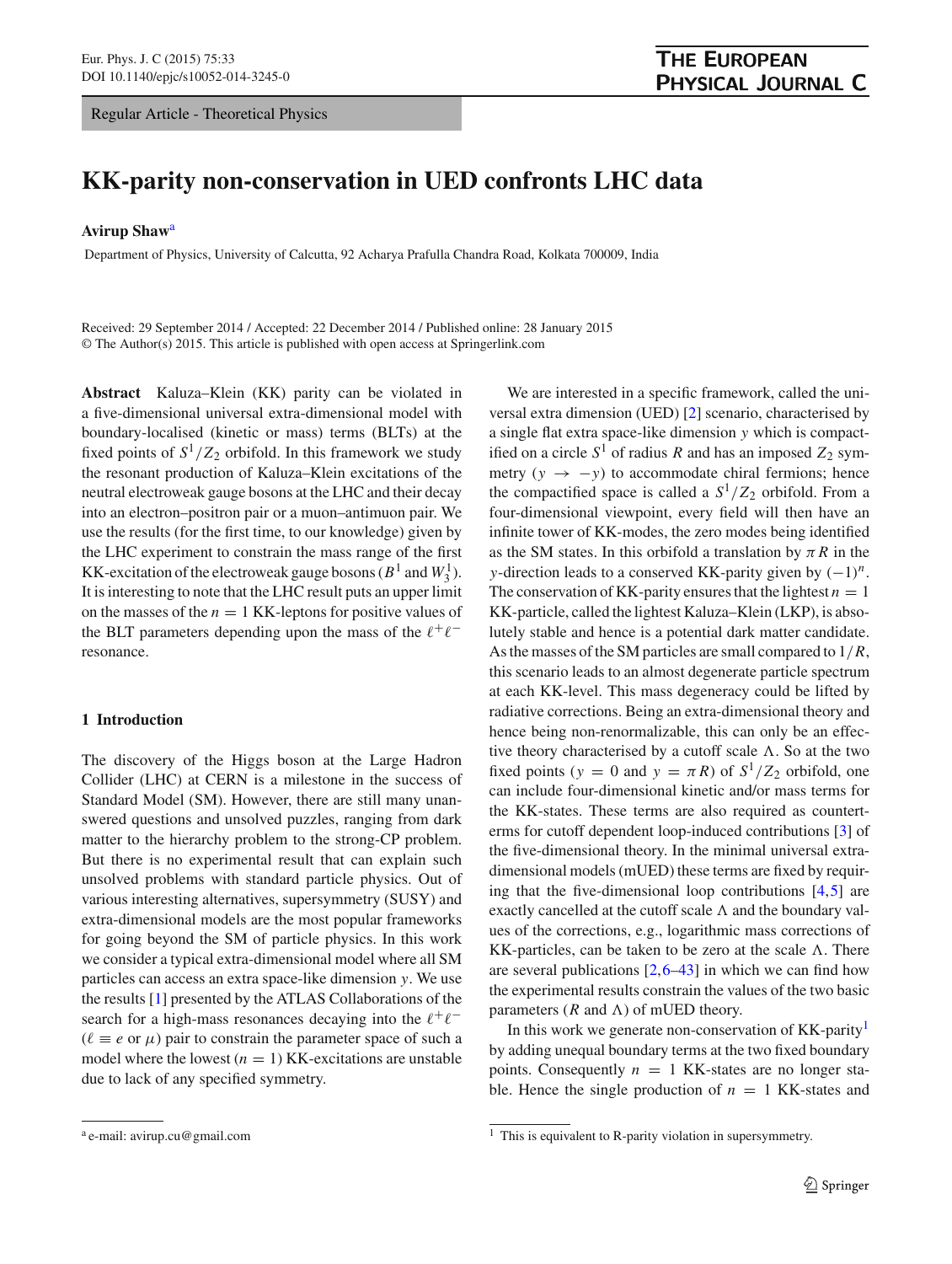its subsequent decay into  $n = 0$  states would be possible via this non-conservation of KK-parity. We will utilise this KK-parity-non-conserving coupling of the  $B^1(W_3^1)$  to a pair of SM fermions  $(n = 0 \text{ states})$  [\[44](#page-7-1)] to calculate the (resonance) production cross section of  $B^1(W_3^1)$  in *pp* collisions at the LHC (8 TeV) and its subsequent decays to  $e^+e^-/\mu^+\mu^-$ , assuming  $B^1$  and  $W_3^1$  to be the lightest KK-particles. Once  $B<sup>1</sup>$  and  $W<sub>3</sub><sup>1</sup>$  are produced via KK-parity-non-conserving coupling, the KK-parity-conserving decaying mode being kinematically disallowed, the  $B^1$  and  $W_3^1$  decay to a pair of zeromode fermions via the same KK-parity-non-conserving coupling. A search for high-mass resonances based on 8 TeV LHC *pp* collision data collected by the ATLAS and CMS have been reported in [\[1](#page-6-0)] and [\[45](#page-7-2)], respectively. References [\[1](#page-6-0)] and [\[45](#page-7-2)] present the expected and observed exclusion upper limits on cross section times branching ratio at 95 % C.L. for the combined dielectron and dimuon channels for resonance search. In this article we have used the above results to constrain the masses of the  $n = 1$  level KKfermions and  $B^1$  ( $W_3^1$ ) of the model. In Ref. [\[46\]](#page-7-3) we have reported the production of the  $n = 1$  KK-excitation of gluon and its subsequent decay to  $t\bar{t}$  pair at the LHC. Both the production and the decay are governed by the KK-parity-nonconserving interaction. Constraints have also been derived by comparing the  $t\bar{t}$  cross section with LHC data from the CMS [\[47\]](#page-7-4) and ATLAS [\[48](#page-7-5)] Collaborations.

The plan of this article is as follows. At first we present the relevant couplings and masses in the framework of UED with asymmetric boundary-localised kinetic terms. We then review the expected  $\ell^+ \ell^-$  signal from the combined production of the  $B^1$  and  $W_3^1$  at the LHC and their subsequent decay. This is compared with the ATLAS [\[1](#page-6-0)] 8 TeV results and the restrictions on the couplings and KK-excitation masses are exhibited. Finally we will summarise the results in Sect. [5.](#page-6-6)

#### **2 KK-parity-non-conserving UED in a nutshell**

In a non-minimal version of five-dimensional UED theory, we put boundary-localised kinetic terms (BLKTs) [\[44](#page-7-1)[,49](#page-7-6)– [54\]](#page-7-7) at the orbifold fixed points ( $y = 0$  and  $y = \pi R$ ).  $\Psi_{L,R}$ are the free fermion fields, the zero-modes of which are the chiral projections of the SM fermions. In the presence of BLKTs, the five-dimensional action can be written as [\[44,](#page-7-1)[55\]](#page-7-8)

<span id="page-1-3"></span>
$$
S = \int d^4x \, dy \left[ \bar{\Psi}_L i \Gamma^M \partial_M \Psi_L + r_f^a \delta(y) \phi_L^{\dagger} i \bar{\sigma}^\mu \partial_\mu \phi_L \right. \n+ r_f^b \delta(y - \pi R) \phi_L^{\dagger} i \bar{\sigma}^\mu \partial_\mu \phi_L \n+ \bar{\Psi}_R i \Gamma^M \partial_M \Psi_R + r_f^a \delta(y) \chi_R^{\dagger} i \sigma^\mu \partial_\mu \chi_R \n+ r_f^b \delta(y - \pi R) \chi_R^{\dagger} i \sigma^\mu \partial_\mu \chi_R \right].
$$
\n(1)

Here,  $\sigma^{\mu} \equiv (I, \vec{\sigma})$  and  $\bar{\sigma}^{\mu} \equiv (I, -\vec{\sigma}), \vec{\sigma}$  being the  $(2 \times 2)$ Pauli matrices.  $r_f^a$ ,  $r_f^b$  are the free BLKT parameters which are equal for  $\Psi_L$  and  $\Psi_R$  for the purpose of illustration.

The KK-decomposition of five-dimensional fermion fields using two component chiral spinors are introduced  $as<sup>2</sup>$  $as<sup>2</sup>$  $as<sup>2</sup>$ [\[44](#page-7-1),[55\]](#page-7-8)

$$
\Psi_L(x, y) = \begin{pmatrix} \phi_L(x, y) \\ \chi_L(x, y) \end{pmatrix} = \sum_{n=0}^{\infty} \begin{pmatrix} \phi_n(x) f^n_L(y) \\ \chi_n(x) g^n_L(y) \end{pmatrix},
$$
 (2)

$$
\Psi_R(x, y) = \begin{pmatrix} \phi_R(x, y) \\ \chi_R(x, y) \end{pmatrix} = \sum_{n=0}^{\infty} \begin{pmatrix} \phi_n(x) f_R^n(y) \\ \chi_n(x) g_R^n(y) \end{pmatrix}.
$$
 (3)

Using appropriate boundary conditions [\[44](#page-7-1)], we can have the solutions for  $f_L^n$  and  $g_R^n$  which are simply denoted by  $f$  and *g* for illustrative purposes:

$$
f^{n}(y) = N_{n} \left[ \cos(m_{n}y) - \frac{r_{f}^{a}m_{n}}{2} \sin(m_{n}y) \right], \quad 0 \le y < \pi R,
$$
  

$$
f^{n}(y) = N_{n} \left[ \cos(m_{n}y) + \frac{r_{f}^{a}m_{n}}{2} \sin(m_{n}y) \right], -\pi R \le y < 0.
$$
  
(4)

<span id="page-1-1"></span>Here the KK-masses  $m_n$  for  $n = 0, 1, \ldots$  are solutions of the transcendental equation [\[50](#page-7-9)]

$$
(r_f^a r_f^b m_n^2 - 4) \tan(m_n \pi R) = 2(r_f^a + r_f^b) m_n.
$$
 (5)

The non-trivial wave functions are combinations of a sine and a cosine function, different from the case of mUED where they are either only sine or cosine function. The departure of the wave functions from mUED theory and the fact that the KK-masses are solutions of Eq. [\(5\)](#page-1-1) rather than just  $n/R$  are the key features of this non-minimal universal extradimensional (nmUED) model.

In our analysis we study the KK-parity-non-conserving UED in two ways. In the first case, we take equal strengths of the BLKTs (at two fixed point  $y = 0$  and  $y = \pi R$ ) for fermion, i.e.,  $r_f^a = r_f^b \equiv r_f$ , while the other case has the BLKT at one of the fixed points only:  $r_f^a \neq 0$ ,  $r_f^b = 0$ . In the latter situation Eq.  $(5)$  becomes

<span id="page-1-2"></span>
$$
\tan(m_n \pi R) = -\frac{r_f^a m_n}{2}.
$$
\n(6)

In both cases the mass eigenvalues can be solved by the transcendental equations (Eqs.  $(5)$  and  $(6)$ ) using numerical techniques.

<span id="page-1-0"></span><sup>&</sup>lt;sup>2</sup> We use the chiral representation with  $\gamma_5 = \text{diag}(-I, I)$ .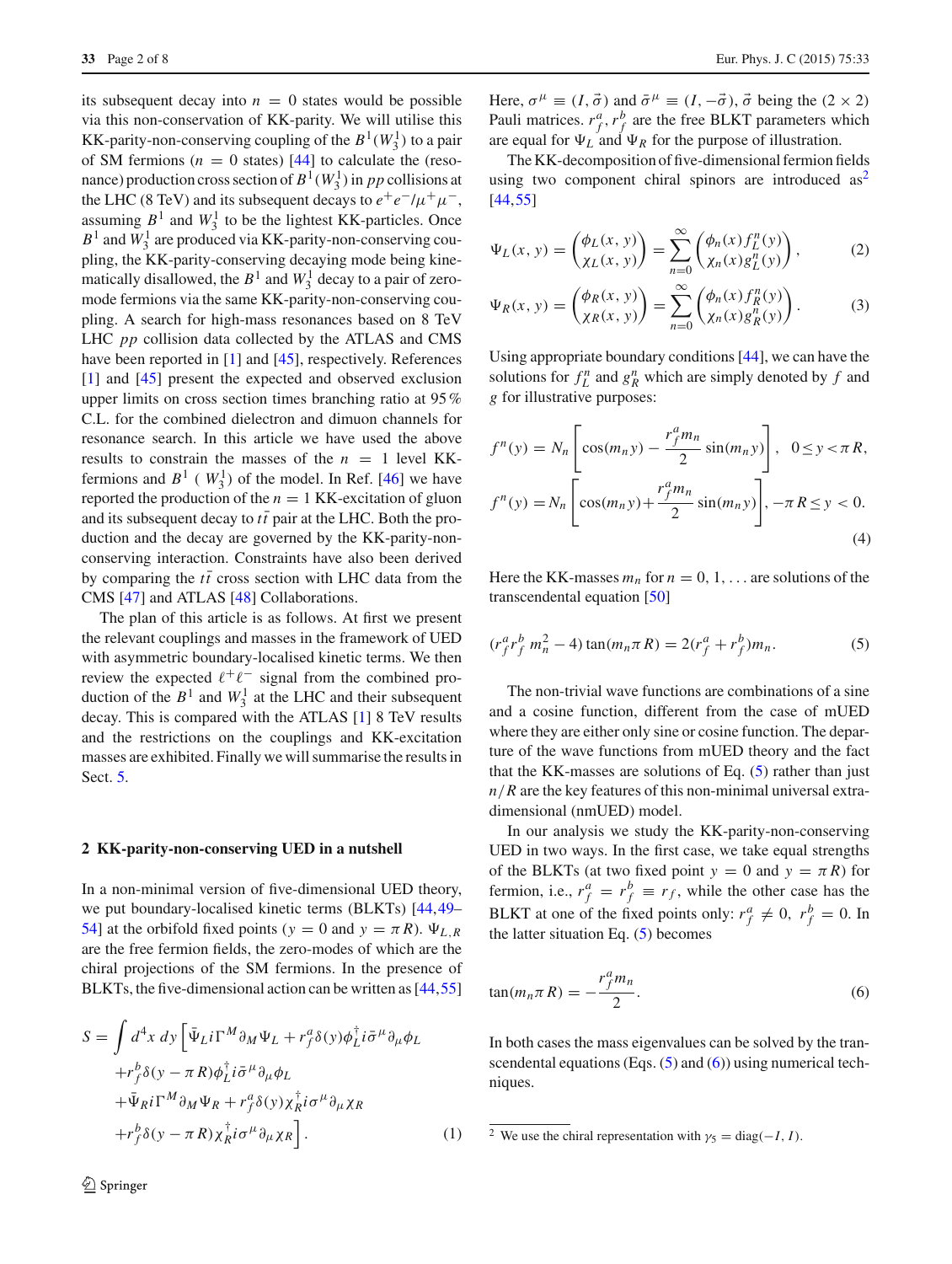

<span id="page-2-3"></span>**Fig. 1** *Left panel* The dependence of  $M_{(1)} \equiv m_{\alpha^{(1)}} R$  with respect to  $R_{\alpha} \equiv r_{\alpha}^a/R$  when  $r_{\alpha}^a = r_{\alpha}^b$ . In the inset is shown the variation of  $M_{(1)}$ on  $\Delta R_{\alpha} \equiv (r_{\alpha}^b - r_{\alpha}^a)/R$  for two different  $R_{\alpha}$ . *Right panel M*<sub>(1)</sub> with respect to  $R_\alpha$  when the BLKT is present only at the  $y = 0$  fixed point.

For small values of  $\frac{r_f^a}{R}$  (<< 1) the approximate KK-mass formula becomes (using Eq. [\(6\)](#page-1-2))

$$
m_n \approx \frac{n}{R} \left( \frac{1}{1 + \frac{r_f^a}{2\pi R}} \right) \approx \frac{n}{R} \left( 1 - \frac{r_f^a}{2\pi R} \right). \tag{7}
$$

It is clear from the above expression that for  $r_f^a > 0$ , the KKmass diminishes with  $r_f^a$ . This result also holds good when the BLKTs are present at both boundary points.

 $N_n$  is the normalisation constant, determined from the orthonormality condition [\[44\]](#page-7-1):

$$
\int dy \left[ 1 + r_f^a \delta(y) + r_f^b \delta(y - \pi R) \right] f^n(y) f^m(y) = \delta^{nm},\tag{8}
$$

<span id="page-2-0"></span>and it is given by

$$
N_n = \sqrt{\frac{2}{\pi R}} \left[ \frac{1}{\sqrt{1 + \frac{r_f^2 m_n^2}{4} + \frac{r_f}{\pi R}}} \right],
$$
(9)

for equal strengths of the boundary terms  $(r_f^b = r_f^a \equiv r_f)$ .

<span id="page-2-1"></span>For the other situation when  $r_f^b = 0$  and where we use  $r_f^a \equiv r_f$ , one has

$$
N_n = \sqrt{\frac{2}{\pi R}} \left[ \frac{1}{\sqrt{1 + \frac{r_f^2 m_n^2}{4} + \frac{r_f}{2\pi R}}} \right].
$$
 (10)

Now it is evident from Eqs. [\(9\)](#page-2-0) and [\(10\)](#page-2-1) that, for  $\frac{r_f}{R}$  <  $-\pi$  (for a double brane setup) and  $\frac{r_f}{R} < -2\pi$  (for a single brane setup), the squared norm of the zero-mode solutions become negative. Moreover, for  $\frac{r_f}{R} = -\pi$  (for a double



The *inset* shows a magnified portion of the variation, which gives the actual range of  $R_\alpha$  that is considered later. The *insets* of both panels show small variations of  $M_{(1)}$  with respect to BLKTs. Here  $\alpha = f$ (fermions) and *V* (gauge bosons)

brane setup) and  $\frac{r_f}{R} = -2\pi$  (for a single brane setup) the solutions become divergent. Beyond these region the fields become ghost-like; consequently the values of  $\frac{r_f}{R}$  beyond these should be avoided. However, for simplicity we stick to positive values of BLKTs only in the rest of our analysis.

Our concern here is only with the zero-modes and the  $n = 1$  KK-wave functions of the five-dimensional fermion fields.

Masses and *y*-dependent wave functions for the electroweak gauge bosons are very similar to the fermions and can be obtained $3$  in a similar manner. We do not repeat them in this article. This is readily available in [\[44](#page-7-1)].

As the KK-masses obtained from transcendental equations are similar for fermions and gauge bosons, we use  $r_{\alpha}^{a}$ ,  $r_{\alpha}^{b}$  to pameterise the strengths of the BLKT with  $\alpha = f$ (fermions) or *V* (gauge bosons) for the purposes of our discussion. It has been assumed in the following that the KKquarks are either mass degenerate with or heavier than the KK-leptons. However, they do not enter in our analysis. For simplicity we have assumed that the BLKTs for U(1) and SU(2) gauge bosons are the same, so that  $B^1$  and  $W_3^1$  are degenerate in mass. We are only interested in the  $n = 1$ state.

In Fig. [1](#page-2-3) we have shown in the plots the dimensionless quantity  $M_{(1)} \equiv m_{\alpha^{(1)}} R$ , in the two different cases. The left panel reflects the mass profile for the  $n = 1$  KK-excitation when the BLKTs are present at the two fixed points ( $y = 0$ and  $y = \pi R$ ), while the right panel shows the case when the BLKTs are present only at  $y = 0$ . In both cases the KK-mass decreases with the increasing values of BLKT parameter. The detailed illustrations of this non-trivial KK-mass dependence has been discussed and can be found in Ref. [\[46\]](#page-7-3).

<span id="page-2-2"></span> $\frac{3}{3}$  The KK-modes of the gauge bosons also receive a contribution to their masses from spontaneous breaking of the electroweak symmetry, but we have not considered those contributions as they are negligible with respect to extra-dimensional contribution.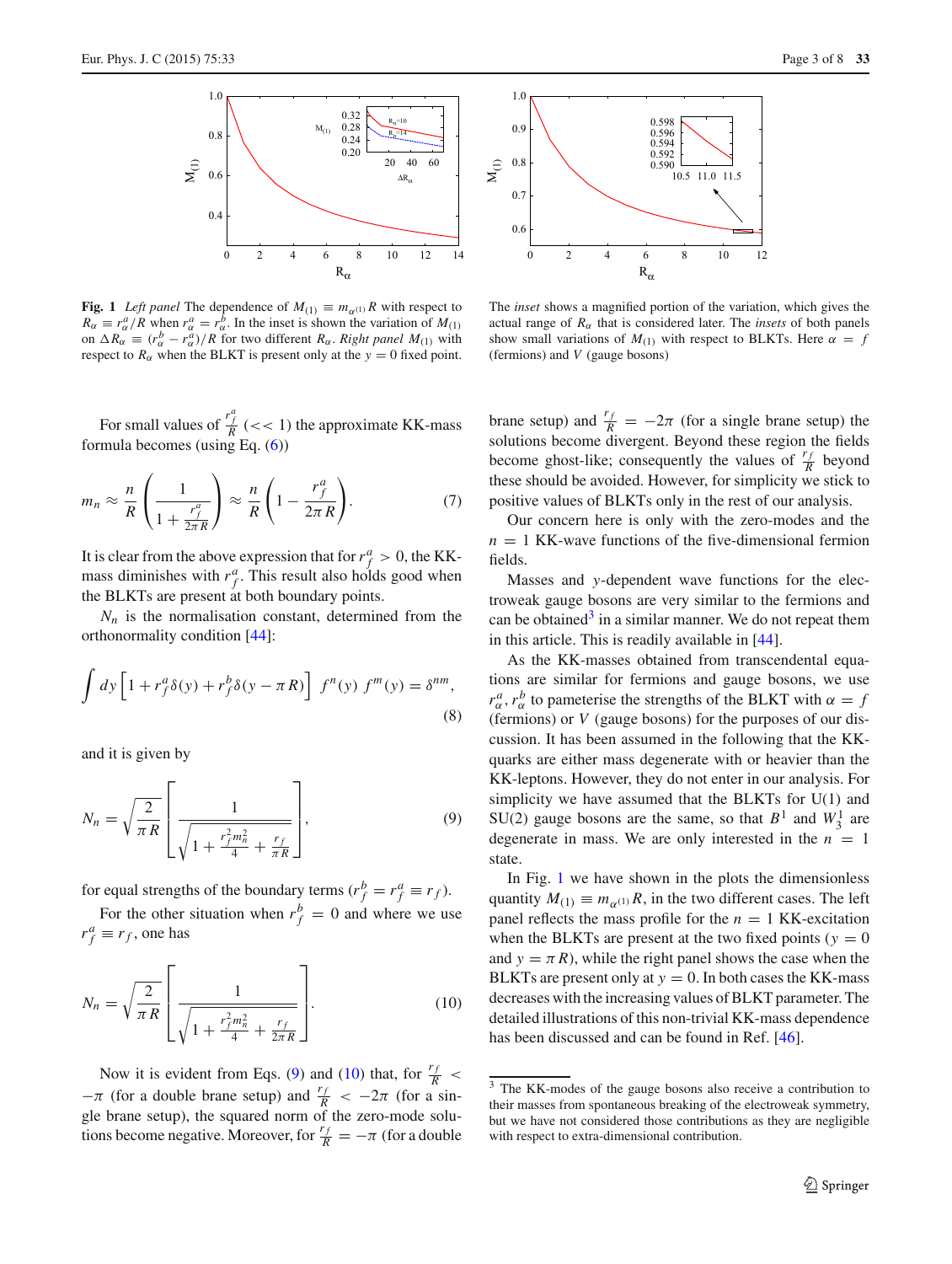

<span id="page-3-2"></span>**Fig. 2** *Left panel* The dependence of the squared value of scaled KKparity-non-conserving coupling between  $B^1(W_3^1)$  and a pair of zeromode fermions with  $R_f \equiv R_f^a = R_f^b$  for different  $\Delta R_V$ , for  $R_V^a = 10$ .

# **3** Interacting coupling of  $V^1(B^1$ or $W_3^1)$  with zero-mode **fermions**

The coupling of the states  $B^1$  or  $W_3^1$  to two zero-mode fermions  $f^0$  is given by

<span id="page-3-6"></span>
$$
g_{V^1 f^0 f^0} = g_5(G) \int_0^{\pi R} (1 + r_f \{\delta(y) + \delta(y - \pi R)\}) f_L^0 f_L^0 a^1 dy,
$$
  
=  $g_5(G) \int_0^{\pi R} (1 + r_f \{\delta(y) + \delta(y - \pi R)\}) g_R^0 g_R^0 a^1 dy.$  (11)

Further, the five-dimensional gauge coupling  $g_5(G)$  which appears above is related to the usual coupling *g* through

$$
g_5(G) = g \sqrt{\pi R \left(1 + \frac{R_V^a + R_V^b}{2\pi}\right)}.
$$
 (12)

We denote the zero-mode fermion wave functions by  $f_L^0$ and  $g_R^0$  while the KK ( $n = 1$ )-gauge boson wave functions are denoted by  $a<sup>1</sup>$  depending on the values of chosen BLKTs.

Let us first discuss the case in which BLKTs are presented at both fixed points. Here we assume for the fermions:  $r_f^a$  =  $r_f^b = r_f$ , but for the gauge bosons:  $r_V^a \neq r_V^b$ . Using *y*dependent wave functions and a proper normalisation [\[44\]](#page-7-1) we get

<span id="page-3-4"></span>
$$
g_{V^1 f^0 f^0} = \frac{g_5(G)}{\left(1 + \frac{R_f}{\pi}\right)} N_G^1 \left[ \frac{\sin(\pi M_{(1)})}{\pi M_{(1)}} \left\{ 1 - \frac{M_{(1)}^2 R_V^a R_f}{4} \right\} + \frac{R_V^a}{2\pi} \left\{ \cos(\pi M_{(1)}) - 1 \right\} + \frac{R_f}{2\pi} \left\{ \cos(\pi M_{(1)}) + 1 \right\} \right],
$$
\n(13)

which vanishes<sup>[4](#page-3-0)</sup> when  $\Delta R_V = 0$ .

<span id="page-3-0"></span> $4$  See Fig. 3 in [\[44](#page-7-1)].



*Right panel* The dependence of the same coupling with  $R_f$  for different choices of  $R_V$  when the fermion and gauge boson BLKTs are present only at the  $y = 0$  fixed point

Here  $M_{(1)} \equiv m_{V^{(1)}} R$  is the scaled KK-mass, and  $R_f \equiv$  $r_f/R$ ,  $R_V^a \equiv r_V^a/R$ , and  $R_V^b \equiv r_V^b/R$  are the scaled dimensionless variables defined earlier.

Now we turn to the case which could be considered the most asymmetric one, namely, the BLKT for the fermion and the gauge boson are present only at the  $y = 0$  fixed point. We obtain for this case [\[44\]](#page-7-1)

<span id="page-3-5"></span>
$$
g_{V^1 f^0 f^0} = \frac{\sqrt{2} g \sqrt{\left(1 + \frac{R_V}{2\pi}\right)}}{\left(1 + \frac{R_f}{2\pi}\right) \sqrt{1 + \left(\frac{R_V M_{(1)}}{2}\right)^2 + \frac{R_V}{2\pi}}} \left(\frac{R_f - R_V}{2\pi}\right),\tag{14}
$$

and this becomes zero if we put  $R_V = R_f$ . Here<sup>5</sup>  $R_V \equiv$  $r_V/R$  and  $R_f \equiv r_f/R$ .

Figure [2](#page-3-2) depicts the KK-parity-non-conserving coupling strength in the two different cases. In the left panel (BLKTs are present at two fixed points  $y = 0$  and  $y = \pi R$ ) we plot the square of the coupling for a fixed value<sup>[6](#page-3-3)</sup> of  $R_V^a = 10$ as a function of  $R_f$  for several choices of  $\Delta R_V$ . The right panel shows the same thing with respect to  $R_f$  (BLKTs are present only at  $y = 0$ ) for different values of  $R_V$ . In both cases the KK-parity-non-conserving coupling decreases with the increasing values of the fermion BLKT parameters. The detailed analysis of this coupling strength with respect to the BLKT parameters can be found in Ref. [\[46\]](#page-7-3).

# **4** Production and decay of  $B^1(W_3^1)$  via **KK-parity-non-conservation**

We are now in a position to discuss the main result of this paper. From now for the SM particles we will not explicitly

<span id="page-3-1"></span> $\frac{5}{5}$  As the BLKTs are present at only one fixed point, we use  $R_f$  and  $R_V$ with no superscript for fermions and gauge bosons, respectively.

<span id="page-3-3"></span><sup>6</sup> We have checked that the results are quite similar for the other value of  $R_V^a$  that we consider later.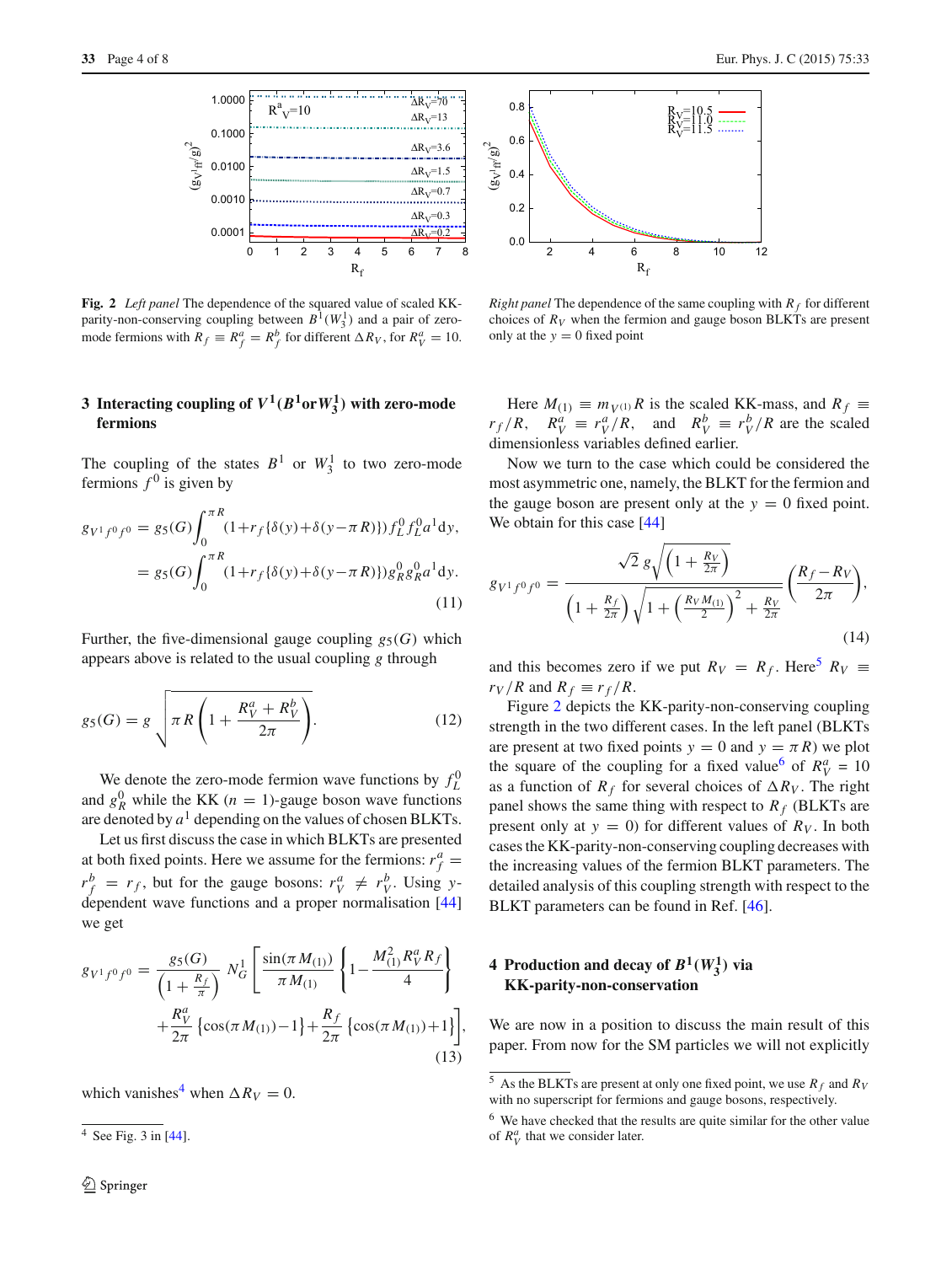write the KK-number  $(n = 0)$  as a superscript. At the LHC we study the resonant production of  $B^1(W_3^1)$ , via the process  $pp (q\bar{q}) \rightarrow B^1(W_3^1)$  followed by  $B^1(W_3^1) \rightarrow \ell^+ \ell^-$ . This results in an  $\ell^+ \ell^-$  resonance at the  $B^1(W_3^1)$  mass.

The final state leads to two leptons ( $e$  or  $\mu$ ), with the invariant mass peaking at  $m_{V^{(1)}}$ , which is the KK-mass ( $n = 1$ ) of the gauge bosons. It should be noted that both the production and the decay of  $n = 1$  KK-excitations of the electroweak gauge bosons are driven by KK-parity-non-conserving couplings which depend on  $R_f$ ,  $R_V^a$  and  $\Delta R_V$  ( $R_f$ ,  $R_V$  when BLKTs are present at only one fixed point). If in the future such a signature is observed at the LHC, then it would be a good channel to measure such KK-parity-non-conserving couplings.

Both the ATLAS [\[1](#page-6-0)] and the CMS [\[45](#page-7-2)] Collaborations have looked for a resonance decaying to  $e^+e^-/\mu^+\mu^-$  pair in *pp* collisions at 8 TeV in the LHC experiment. From the lack of observation of such a signal at 95 % C.L., upper bounds have been put on the cross section times branching ratio of such a final state as a function of the mass of the resonance. The calculated values of the event rate in the KK-parity-nonconserving framework when compared to the experimental data set limits on the parameter space of the model. To get the most up-to-date bounds we use the latest 8 TeV results<sup>7</sup> from ATLAS [\[1\]](#page-6-0).

The production of  $B^1$  ( $W_3^1$ ) (which we generically denote by  $V^1$ ) in *pp* collisions is driven  $q\bar{q}$  fusion. A compact form of the production cross section in proton–proton collisions can be written as [\[44](#page-7-1)]

$$
\sigma(pp \to V^{1} + X) = \frac{4\pi^{2}}{3m_{V^{(1)}}^{3}} \sum_{i} \Gamma(V^{1} \to q_{i}\bar{q}_{i})
$$

$$
\times \int_{\tau}^{1} \frac{dx}{x} \left[ f_{\frac{q_{i}}{p}}(x, m_{V^{(1)}}^{2}) f_{\frac{\bar{q}_{i}}{p}}(\tau/x, m_{V^{(1)}}^{2}) + q_{i} \leftrightarrow \bar{q}_{i} \right]. \quad (15)
$$

Here,  $q_i$  and  $\bar{q}_i$  denote a generic quark and the corresponding antiquark of the *i*th flavour, respectively.  $f_{\frac{q_i}{p}}(f_{\frac{\bar{q_i}}{p}})$  is the parton distribution function for a quark (antiquark) within parton distribution function for a quark (antiqual *x*) within<br>a proton. We define  $\tau \equiv m_{V^{(1)}}^2 / Sp_P$ , where  $\sqrt{Sp_P}$  is the proton–proton centre of momentum energy.  $\Gamma(V^1 \rightarrow q_i \bar{q}_i)$ represents the decay width of  $V^1$  into the quark–antiquark pair and is given by  $\Gamma = \left[\frac{g_{V^1qq}^2}{32\pi}\right]$  $\left[\frac{V^1_{V^1qq}}{32\pi}\right] \left[(Y_L^q)^2 + (Y_R^q)^2\right] m_{B^{(1)}}$ (with  $Y_L^q$  and  $Y_R^q$  being the weak-hypercharges for the leftand right-chiral quarks) for  $B^1$  and  $\Gamma = \begin{bmatrix} g_{V^1q}^2 \\ \frac{32\pi}{N} \end{bmatrix}$  $32\pi$  $\bigg\}$  *m*<sub>*W*<sub>3</sub><sup>(1)</sup></sub> for the  $W_3^1$ . Here  $g_{V^1qq}$  is the KK-parity-non-conserving coupling of the  $V^1$  with the SM quarks—see Eqs. [\(13\)](#page-3-4) and [\(14\)](#page-3-5).

We use a parton-level Monte Carlo code with parton distribution functions as parametrised in CTEQ6L [\[56\]](#page-7-10) for the determination of the numerical values of the cross sections. In our analysis we set the *pp* centre of momentum energy at 8 TeV and the factorisation scales (in the parton distributions) at  $m_{V(1)}$ . To obtain the event rate one must multiply the cross sections with the appropriate branching ratio<sup>8</sup> of  $B<sup>1</sup>$  or  $W_3^1$  into  $e^+e^-/\mu^+\mu^-$ . Here we have assumed without any loss of generality that  $B^1$  and  $W_3^1$  are lighter than the  $n = 1$ KK-excitation of the fermions. This implies that they are the lightest KK-particle and they can decay only to a pair of SM particles via KK-parity-non-conserving coupling—see Eqs. [\(13\)](#page-3-4) and [\(14\)](#page-3-5).

Let us comment on the values of the BLKT parameters used in our analysis. The BLKTs imposed in Eq. [\(1\)](#page-1-3) are not five-dimensional operators in four-dimensional effective theory but some sort of boundary conditions on the respective fields at the orbifold fixed points. The masses (solutions of transcendental equations) and profiles in the *y*-directions for the fields are consequences of these boundary conditions. In fact, four-dimensional effective theory only contains the *canonical* kinetic terms for the fields and their KKexcitations along with their mutual interactions. The effect of BLKTs only shows up in modifications of some of these couplings via an overlap integral (see Eq.  $(11)$ ) and also in deviations of the masses from UED values of  $n/R$  (in the *n*th KK-level). So as long as these overlap integrals are not very large  $(\leq 1)$  we do not have any problem with the convergence of perturbation series. In Fig. [2,](#page-3-2) we have shown that the values of the overlap integrals (involved in the couplings determined by the five-dimensional wave functions) are  $\leq 1$  for the entire range of the strengths of the BLKTs which we have used in this article and never grow with these strengths. Furthermore it has been shown in [\[57\]](#page-7-11) that theories with large strengths of the BLKTs (relative to their natural cutoff scale,  $\Lambda$ ) were found to be perturbatively consistent and are thus favoured. Such results in Ref. [\[57](#page-7-11)] are in agreement with our observation that the numerical values of the overlap integral diminish with increasing magnitude of the BLKT coefficients (*ri*'s).

We now present the main numerical results for two distinct cases, either BLKTs are present at both fixed points or only at one of the two, in the following subsections.

4.1 BLKTs are present at  $y = 0$  and  $y = \pi R$ 

In Fig. [3](#page-5-0) we present the results for the case when the fermion BLKTs are symmetric at the two fixed points but unequal values of the gauge BLKTs break the KK-parity. Here we show the region of parameter space excluded by the ATLAS

<span id="page-4-0"></span><sup>7</sup> ATLAS results have been used in this paper as it used a higher accumulated data set. However, we have checked that the limits derived from CMS [\[45](#page-7-2)] data are almost the same.

<span id="page-4-1"></span><sup>&</sup>lt;sup>8</sup> The branching ratio of *B*<sup>1</sup> (*W*<sub>1</sub><sup>1</sup>) to  $e^+e^-$  and  $\mu^+\mu^-$  is approximately  $\frac{30}{2}$  ( $\frac{2}{2}$ )  $\frac{30}{103}$   $(\frac{2}{21})$ .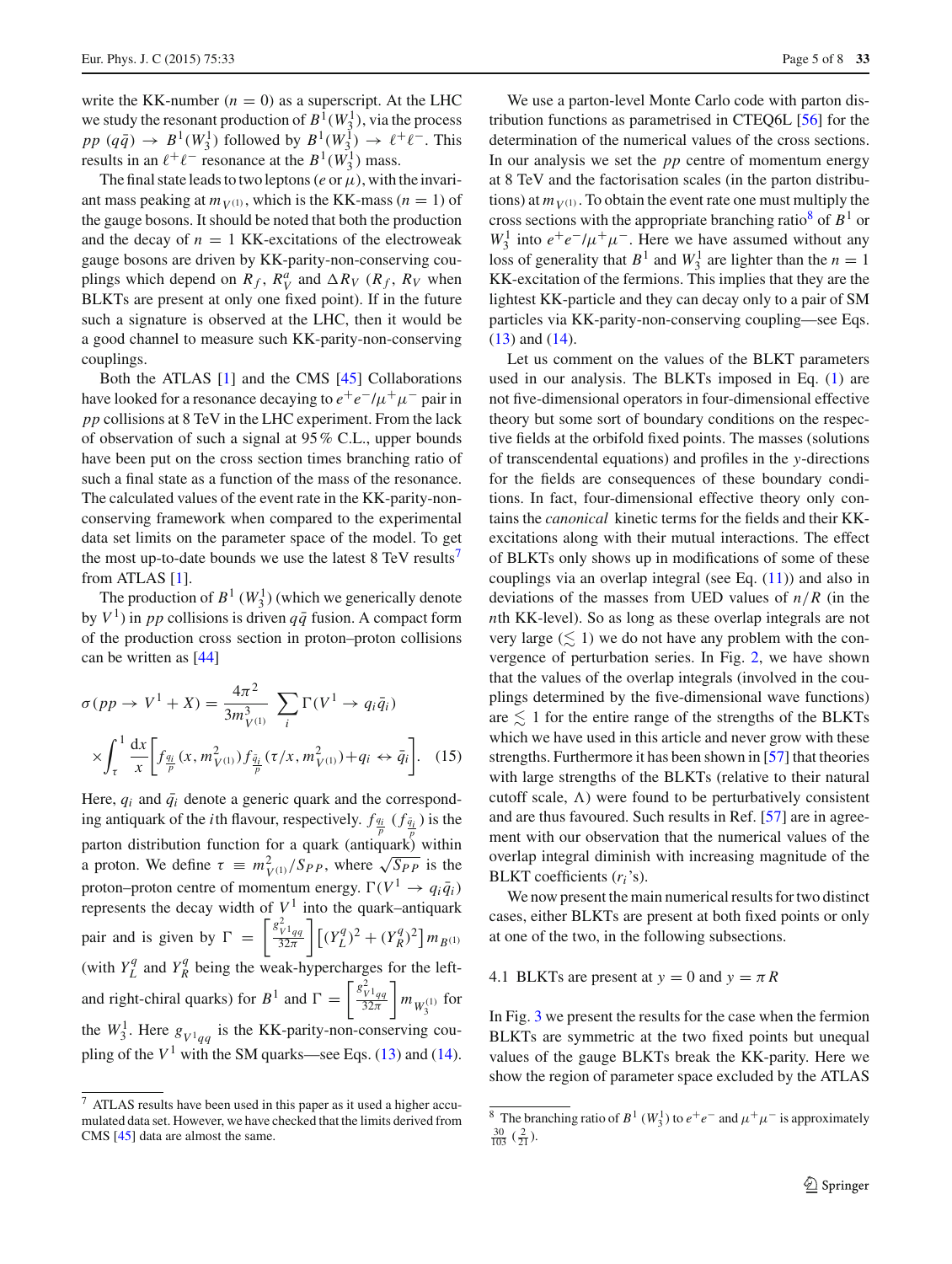

<span id="page-5-0"></span>**Fig. 3** 95 % C.L. exclusion plots in the  $m_{V(1)}-R_f$  plane for several choices of  $\Delta R_V$ . *Each panel* corresponds to a specific value of  $R_V^a$ . The region to the *left* of a given curve is excluded from the non-observation

8 TeV data [\[1\]](#page-6-0) for two different choices of  $R_V^a$ . Each panel depicts that the region to the left of a curve in the  $m_{V(1)}-R_f$ plane is excluded by the ATLAS data.

For a chosen  $R_V^a$  there is an one-to-one correspondence of  $m_{V^{(1)}}$  with  $1/R$  which is shown on the upper axis of the panels, as the KK-mass is rather insensitive to  $\Delta R_V$ . Also, for any displayed value of 1/*R* we can estimate the first excitation of the fermion KK-mass  $M_{f(1)} = m_{f(1)} R$  (plotted on right-side axis) which is determined by  $R_f$ .

The exclusion plots can be understood easily in con-junction with Figs. [1](#page-2-3) and [2.](#page-3-2) For a given  $\Delta R_V$  and  $R_V^a$ the KK-parity-non-conserving couplings are almost insensitive to  $R_f$ . Thus  $R_f$  has no steering on the production of  $e^+e^-/\mu^+\mu^-$ . The signal rate thus solely depends on  $R_V^a$  and  $\Delta R_V$ . The coupling (and in turn the signal strength) increases with  $\Delta R_V$ . Thus with higher and higher strength of KKparity non-conservation one can exclude higher and higher masses (and higher values of 1/*R*) as revealed in Fig. [3.](#page-5-0)

### 4.2 BLKTs are present only at  $y = 0$

Now let us concentrate on the case of the fermion and gauge BLKTs at only one fixed point. In this case we display the exclusion curves in the  $m_{V(1)}-R_f$  plane for several choices of *RV* in Fig. [4.](#page-5-1) The region below a curve has been disfavoured by the ATLAS data.

One can explain Fig. [4](#page-5-1) on the basis of Figs. [1](#page-2-3) and [2.](#page-3-2) It is revealed in the left panel of Fig. [1,](#page-2-3)  $M_{(1)} \equiv m_V(1)R$  has mild variation with  $R_V$ . So we can take the mass of  $V^1$  to be approximately proportional to 1/*R* (the relevant values of 1/*R* are displayed in the upper axis of the panel in Fig. [4\)](#page-5-1). In our model we estimate the cross section times branching ratio corresponding to any  $m_{V(1)}$ , and comparing this with the ATLAS data we can have a specific value of  $(R_V, R_f)$ pair on each curve via KK-parity-non-conserving coupling. Alternatively, it is evident from Fig. [4,](#page-5-1) as  $m_{V(1)}$  increases,



of a resonant  $\ell^+ \ell^-$  signal running at 8 TeV by ATLAS data [\[1](#page-6-0)].  $1/R$ and  $M_{f(1)} = m_{f(1)} R$  are displayed in the *upper* and *right-side* axes, respectively (see text)



<span id="page-5-1"></span>**Fig. 4** 95% C.L. exclusion plots in the  $m_V(1)-R_f$  plane for several choices of  $R_V$ . The region below a specific curve is ruled out from the non-observation of a resonant  $\ell^+ \ell^-$  signal in the 8 TeV run of LHC by ATLAS [\[1\]](#page-6-0).  $1/R$  and  $M_{f(1)} = m_{f(1)}R$  are displayed in the *upper* and *right-side* axes, respectively (see text)

the production of the  $B^1(W_3^1)$  decreases. As a compensation, the KK-parity-non-conserving coupling must increase as we increase the  $m_{V(1)}$ . So it is clear from the right panel of Fig. [2,](#page-3-2) increasing value of KK-parity-non-conserving coupling is achieved by the higher values of  $R_V$  for a fixed value of  $R_f$ . In this case also, the KK-fermion mass of first excitation can be obtained in a correlated way from the right-side axis of this plot.

Let us pay some attention to Fig. [4.](#page-5-1) For a given curve (specified by a  $R_V$ ), the allowed area in  $m_{V(1)}-R_f$  plane is bounded by the curve itself and a line parallel to  $m_{V^{(1)}}$  axis corresponding to the value of  $R_f$  determined by the specific value of  $R_V$  of that curve. The choice of the  $R_f < R_V$ ensures mass hierarchy among KK-electroweak gauge boson and KK-leptons. So the bounded region implies that for a given value of  $m_{V^{(1)}}, R_f$  is bounded from below which in turn imposes an upper limit on the mass of the  $n = 1$  KKlepton.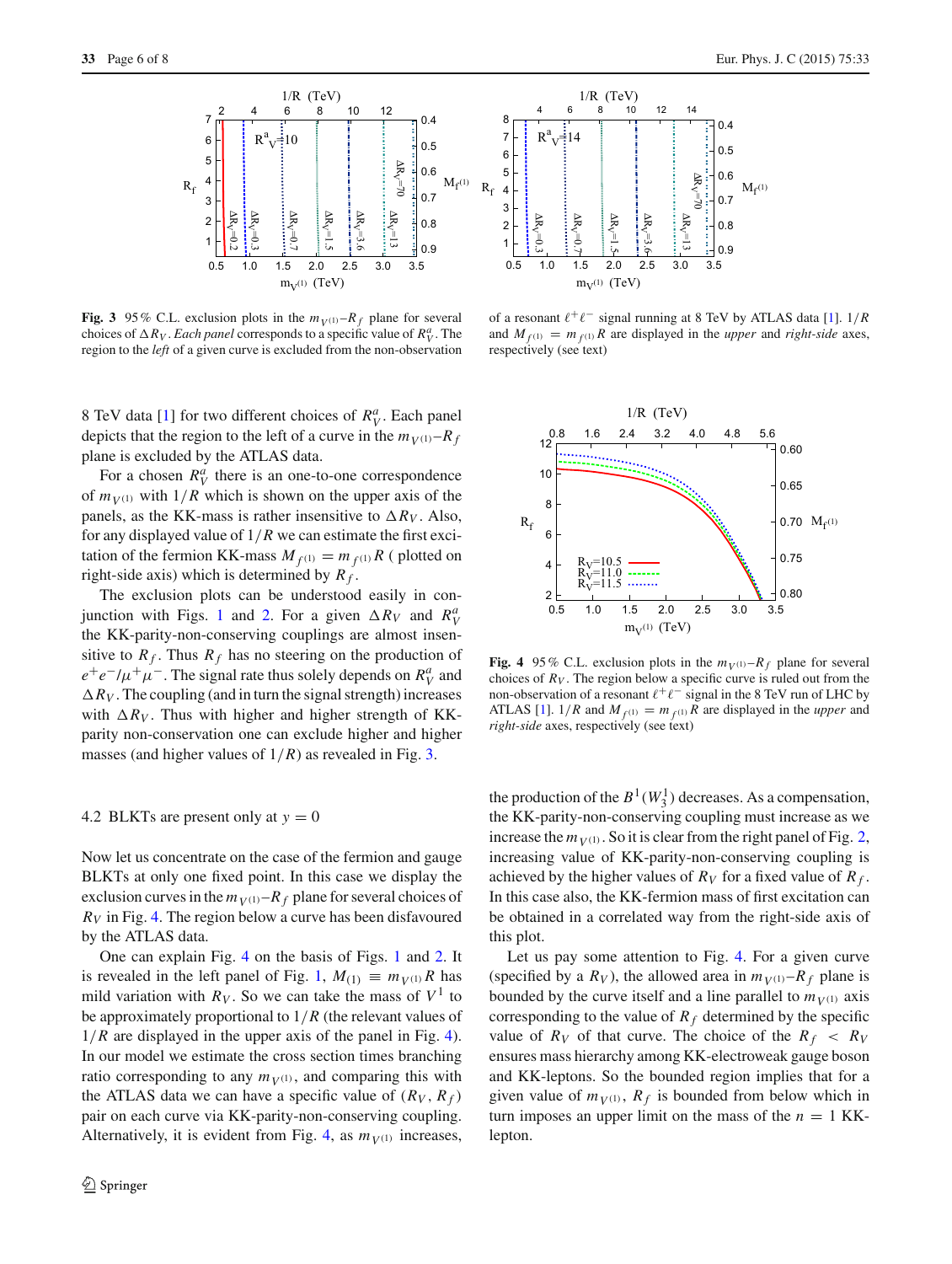#### <span id="page-6-6"></span>**5 Conclusions**

In summary, we have investigated the phenomenology of KK-parity non-conservation in the UED model where all the SM fields propagate in 4+1 dimensional space time. We have achieved this non-conservation due to inclusion of asymmetric $\frac{9}{9}$  BLTs at the two fixed points of this orbifold. These boundary (kinetic in our case) terms can be thought of as a cutoff  $(\Lambda)$  dependent log divergent radiative corrections [\[4\]](#page-6-3) which remove the degeneracy in the KK-mass spectrum of the effective 3+1 dimensional theory.

With positive values of BLKTs, we have studied the electroweak interaction, in two alternative ways. In the first case we put equal strengths of the fermion BLKTs at the two fixed points and parametrised by  $r_f$ , while for the electroweak gauge boson we have considered unequal strengths of BLKTs ( $r_V^a \neq r_V^b$ ). Equal strengths of electroweak gauge boson BLKTs would preserve the Z<sub>2</sub>-parity. In the other situation we have considered the fermion and electroweak gauge boson BLKTs are present only at the  $y = 0$  fixed point. These BLKTs modify the field equations and the boundary conditions of the solutions lead to the non-trivial KK-mass excitations and wave functions of the fermions and the electroweak gauge bosons in the *y*-direction in both cases. In this platform we have calculated the KK-parity-non-conserving coupling between the  $n = 1$  KK-excitation of the electroweak gauge bosons and a pair of SM fermions  $(n = 0)$  in terms of  $r_f$ ,  $r_V^a$ ,  $r_V^b$  and  $1/R$  when BLKTs are present at both fixed points and  $r_f$ ,  $r_V$ , and  $1/R$  for the other case. This driving coupling vanishes in the  $\Delta R_V = 0$  limit in the first case and for  $R_f = R_V$  in the second.

Finally we estimate the single production of  $V^1$  at the LHC and its subsequent decay to  $\ell^+\ell^-$ ; both the production and the decay are controlled by the KK-parity-non-conserving coupling. We compare our results with the  $\ell^+ \ell^-$  resonance production signature at the LHC running at 8 TeV *pp* centre of momentum energy  $[1,45]$  $[1,45]$  $[1,45]$ . The lack of observation of this signal with 20  $fb^{-1}$  accumulated luminosity by the ATLAS Collaboration [\[1](#page-6-0)] at the LHC already excludes a large part of the parameter space (spanned by  $r_f$ ,  $r_V^a$ ,  $r_V^b$  and  $1/R$  in one case and  $r_f$ ,  $r_V$  and  $1/R$  in the other). Here we consider that the  $B^1(W_3^1)$  is lighter than the corresponding fermion and the bounds on the mass of the former are the same as that on the  $\ell^+\ell^-$  resonance from the data.

At the end, we also like to point out another important observation regarding the excluded parameter space of this model that the  $\ell^+ \ell^-$  resonance search disfavoured more parameter space in comparison to the  $t\bar{t}$  resonance search which we performed in Ref. [\[46\]](#page-7-3).

**Acknowledgments** The author thanks Anindya Datta, Amitava Raychaudhuri and Ujjal Kumar Dey for many useful discussions. He is grateful to Debabrata Adak for carefully reading the manuscript and several illuminating suggestions. He is the recipient of a Senior Research Fellowship from the University Grants Commission.

**Open Access** This article is distributed under the terms of the Creative Commons Attribution License which permits any use, distribution, and reproduction in any medium, provided the original author(s) and the source are credited.

Funded by SCOAP<sup>3</sup> / License Version CC BY 4.0.

### **References**

- <span id="page-6-0"></span>1. The ATLAS Collaboration, ATLAS-CONF-2013-017
- <span id="page-6-1"></span>2. T. Appelquist, H.C. Cheng, B.A. Dobrescu, Phys. Rev. D **64**, 035002 (2001). [hep-ph/0012100](http://arxiv.org/abs/hep-ph/0012100)
- <span id="page-6-2"></span>3. H. Georgi, A.K. Grant, G. Hailu, Phys. Lett. B **506**, 207 (2001). [hep-ph/0012379](http://arxiv.org/abs/hep-ph/0012379)
- <span id="page-6-3"></span>4. H.C. Cheng, K.T. Matchev, M. Schmaltz, Phys. Rev. D **66**, 036005 (2002). [hep-ph/0204342](http://arxiv.org/abs/hep-ph/0204342)
- <span id="page-6-4"></span>5. H.C. Cheng, K.T. Matchev, M. Schmaltz, Phys. Rev. D **66**, 056006 (2002). [hep-ph/0205314](http://arxiv.org/abs/hep-ph/0205314)
- <span id="page-6-5"></span>6. P. Nath, M. Yamaguchi, Phys. Rev. D **60**, 116006 (1999). [hep-ph/9903298](http://arxiv.org/abs/hep-ph/9903298)
- 7. I. Antoniadis, Phys. Lett. B **246**, 377 (1990)
- 8. P. Dey, G. Bhattacharyya, Phys. Rev. D **70**, 116012 (2004). [hep-ph/0407314](http://arxiv.org/abs/hep-ph/0407314)
- 9. P. Dey, G. Bhattacharyya, Phys. Rev. D **69**, 076009 (2004). [hep-ph/0309110](http://arxiv.org/abs/hep-ph/0309110)
- 10. D. Chakraverty, K. Huitu, A. Kundu, Phys. Lett. B **558**, 173 (2003). [hep-ph/0212047](http://arxiv.org/abs/hep-ph/0212047)
- 11. A.J. Buras, M. Spranger, A. Weiler, Nucl. Phys. B **660**, 225 (2003). [hep-ph/0212143](http://arxiv.org/abs/hep-ph/0212143)
- 12. A.J. Buras, A. Poschenrieder, M. Spranger, A. Weiler, Nucl. Phys. B **678**, 455 (2004). [hep-ph/0306158](http://arxiv.org/abs/hep-ph/0306158)
- 13. K. Agashe, N.G. Deshpande, G.H. Wu, Phys. Lett. B **514**, 309 (2001). [hep-ph/0105084](http://arxiv.org/abs/hep-ph/0105084)
- 14. U. Haisch, A. Weiler, Phys. Rev. D **76**, 034014 (2007). [hep-ph/0703064](http://arxiv.org/abs/hep-ph/0703064)
- 15. J.F. Oliver, J. Papavassiliou, A. Santamaria, Phys. Rev. D **67**, 056002 (2003). [hep-ph/0212391](http://arxiv.org/abs/hep-ph/0212391)
- 16. T. Appelquist, H.U. Yee, Phys. Rev. D **67**, 055002 (2003). [hep-ph/0211023](http://arxiv.org/abs/hep-ph/0211023)
- 17. G. Belanger, A. Belyaev, M. Brown, M. Kakizaki, A. Pukhov, EPJ Web Conf. **28**, 12070 (2012). [arXiv:1201.5582](http://arxiv.org/abs/1201.5582) [hep-ph]
- 18. T.G. Rizzo, J.D. Wells, Phys. Rev. D **61**, 016007 (2000). [hep-ph/9906234](http://arxiv.org/abs/hep-ph/9906234)
- 19. A. Strumia, Phys. Lett. B **466**, 107 (1999). [hep-ph/9906266](http://arxiv.org/abs/hep-ph/9906266)
- 20. C.D. Carone, Phys. Rev. D **61**, 015008 (2000). [hep-ph/9907362](http://arxiv.org/abs/hep-ph/9907362)
- 21. I. Gogoladze, C. Macesanu, Phys. Rev. D **74**, 093012 (2006). [hep-ph/0605207](http://arxiv.org/abs/hep-ph/0605207)
- 22. T. Rizzo, Phys. Rev. D **64**, 095010 (2001). [hep-ph/0106336](http://arxiv.org/abs/hep-ph/0106336)
- 23. C. Macesanu, C.D. McMullen, S. Nandi, Phys. Rev. D **66**, 015009 (2002). [hep-ph/0201300](http://arxiv.org/abs/hep-ph/0201300)
- 24. C. Macesanu, C.D. McMullen, S. Nandi, Phys. Lett. B **546**, 253 (2002). [hep-ph/0207269](http://arxiv.org/abs/hep-ph/0207269)
- 25. H.-C. Cheng, Int. J. Mod. Phys. A **18**, 2779 (2003). [hep-ph/0206035](http://arxiv.org/abs/hep-ph/0206035)
- 26. A. Muck, A. Pilaftsis, R. Rückl, Nucl. Phys. B **687**, 55 (2004). [hep-ph/0312186](http://arxiv.org/abs/hep-ph/0312186)
- 27. B. Bhattacherjee, A. Kundu, J. Phys. G **32**, 2123 (2006). [hep-ph/0605118](http://arxiv.org/abs/hep-ph/0605118)
- 28. B. Bhattacherjee, A. Kundu, Phys. Lett. B **653**, 300 (2007). [arXiv:0704.3340](http://arxiv.org/abs/0704.3340) [hep-ph]

<span id="page-6-7"></span>Symmetric BLTs leads to conserved  $Z_2$  symmetry, hence  $n = 1$  KKparticles is stable and can be a dark matter candidate [\[58](#page-7-12)[–63](#page-7-13)].